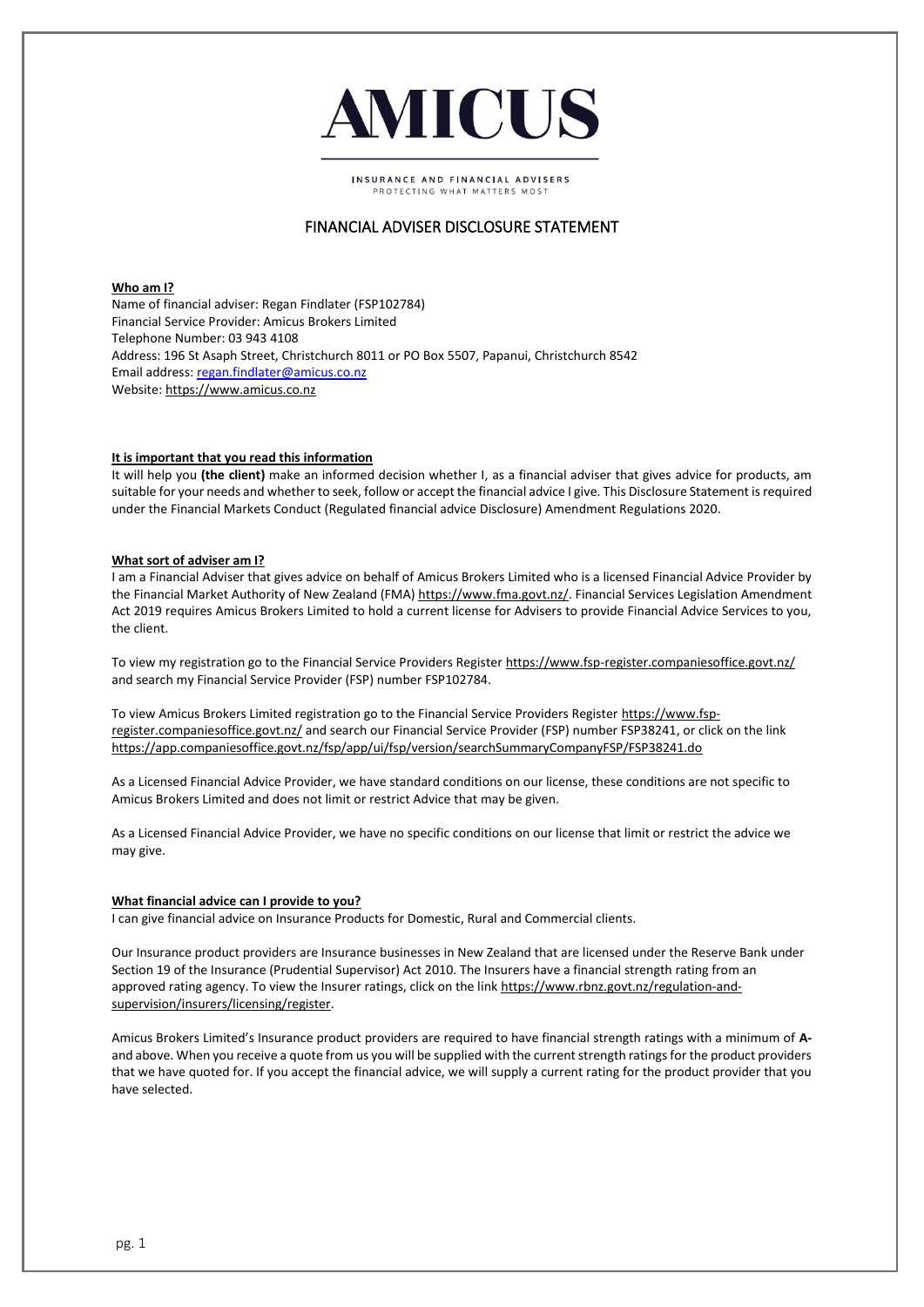## **Limitations and restrictions**

I am committed to providing my clients with good financial advice that is suitable for my client's needs. I only provide financial advice on Insurance Products.

#### **What fees do we charge?**

We may charge clients fees for financial advice. We will tell you what the fee is before you accept any advice from us or our Advisers. We will charge fees that are payable by you, the client, when our advice is followed, accepted, and the insurance policy is purchased. The fees we charge are for our service, placement, implementation, and administration of the insurance policies that you have chosen to accept and purchase. The total fees payable may increase with the number of insurance policies that you choose to purchase.

The fees are payable by you and are due by the effective date of the policy which is on the invoice.

#### **How do we act with Integrity?**

To ensure that I prioritise your interests above my own, I follow an advice process that ensures recommendations are made based on your individual goals and circumstances. I complete annual and ongoing training about how to manage conflicts of interest and a register of interests is maintained. Amicus Brokers Limited monitors these registers and provides additional training where necessary. Amicus Brokers Limited performs an annual review of the compliance programme.

You should be aware there are potential conflicts of interest that you, the client, may need to take into consideration when you decide to seek and accept financial advice from us, I will make you aware of any conflicts when giving advice.

## **How do we get paid for the Financial Advice and Products that we provide to you?**

Amicus Brokers Limited **does receive** commission when you, the client, accept our financial advice and purchase an insurance policy. The commission is paid by the Insurer (product providers) for the insurance business on each insurance policy that you, the client, purchase. **The commission paid to us can be between the range of 0-25% with the exception of Travel Insurance, which ranges from 0-30% of the insurer portion (total premium of the Insurance Policy less government levies and taxes).**

#### *NZbrokers Management Limited*

We are a member of NZbrokers Management Limited, NZbrokers Management Limited provides services such as IT, education, training, technical insurance products, claims support and group member benefits to us. When a client accepts our financial advice as your adviser and purchases a policy NZbrokers may receive a service fee or technology fee from the Product Provider.

### *Profit Share*

Amicus Brokers Limited have a profit share arrangement with AMP General and may receive 0-7.5% of the company premium as commission. The profit share commission varies depending on volume, profit, and growth.

I receive directors' fees and an annual salary that may include bonuses based on client service performance and achievement of company goals. I am also a beneficiary of R & R Family Trust who receive dividends as shareholders of Amicus Brokers Limited.

### **How can you depend on the Advice you receive?**

I have not been subject to any other reliability events that would influence you, the client, in deciding whether to seek or obtain advice from me as your adviser.

## **How to make a Complaint?**

If you have a problem, concerns, or you are dissatisfied with either a product or financial advice service that has been provided by Amicus Brokers Limited or myself and you require action to be taken please tell us so that we can help and fix the issue. To make a Complaint please follow this lin[k https://www.amicus.co.nz/client-complaint-procedure/](https://www.amicus.co.nz/client-complaint-procedure/) which will give details on our Complaints Process and how to make a Complaint.

If a complaint is received, Amicus Brokers Limited will approach all complaints with an open mind, listen and treat each complainant as an individual, and with courtesy and respect. We will promptly acknowledge the complaint at the earliest possible opportunity and every attempt will be made to resolve your complaint in a timely manner, with staff escalating as necessary to our Complaints Manager.